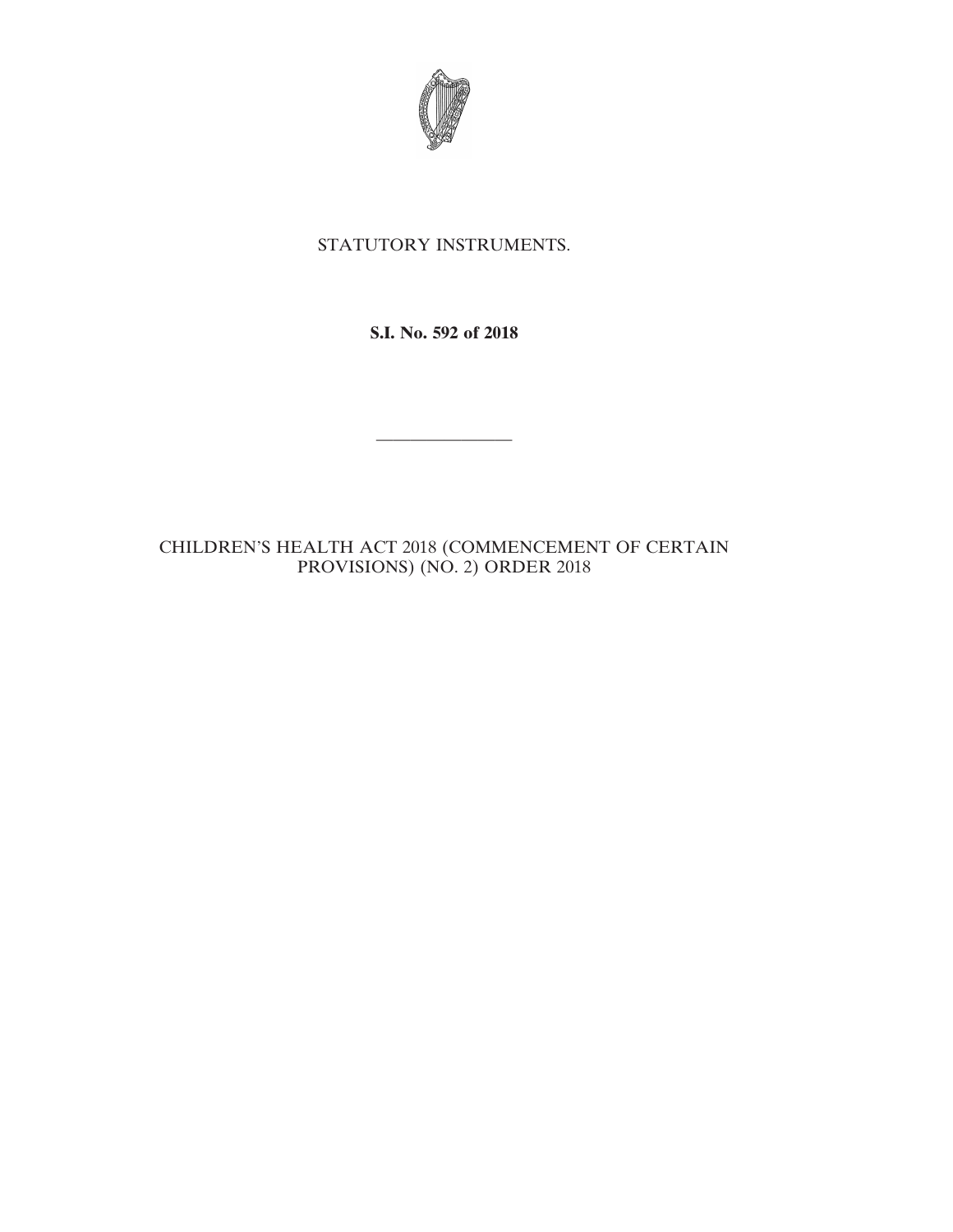## CHILDREN'S HEALTH ACT 2018 (COMMENCEMENT OF CERTAIN PROVISIONS) (NO. 2) ORDER 2018

I, SIMON HARRIS, Minister for Health, in exercise of the powers conferred on me by section 1(2) of the Children's Health Act 2018 (No.27 of 2018), hereby order as follows:

1. This Order may be cited as the Children's Health Act 2018 (Commencement of Certain Provisions) (No. 2) Order 2018.

2. The 1st day of January 2019 is appointed as the day on which Parts 5, 6, 7 and 8 of the Children's Health Act 2018 (No. 27 of 2018) shall come into operation.



GIVEN under my Official Seal, 20 December 2018.

> SIMON HARRIS, Minister for Health.

*Notice of the making of this Statutory Instrument was published in "Iris Oifigiúil" of* 8*th January*, 2019.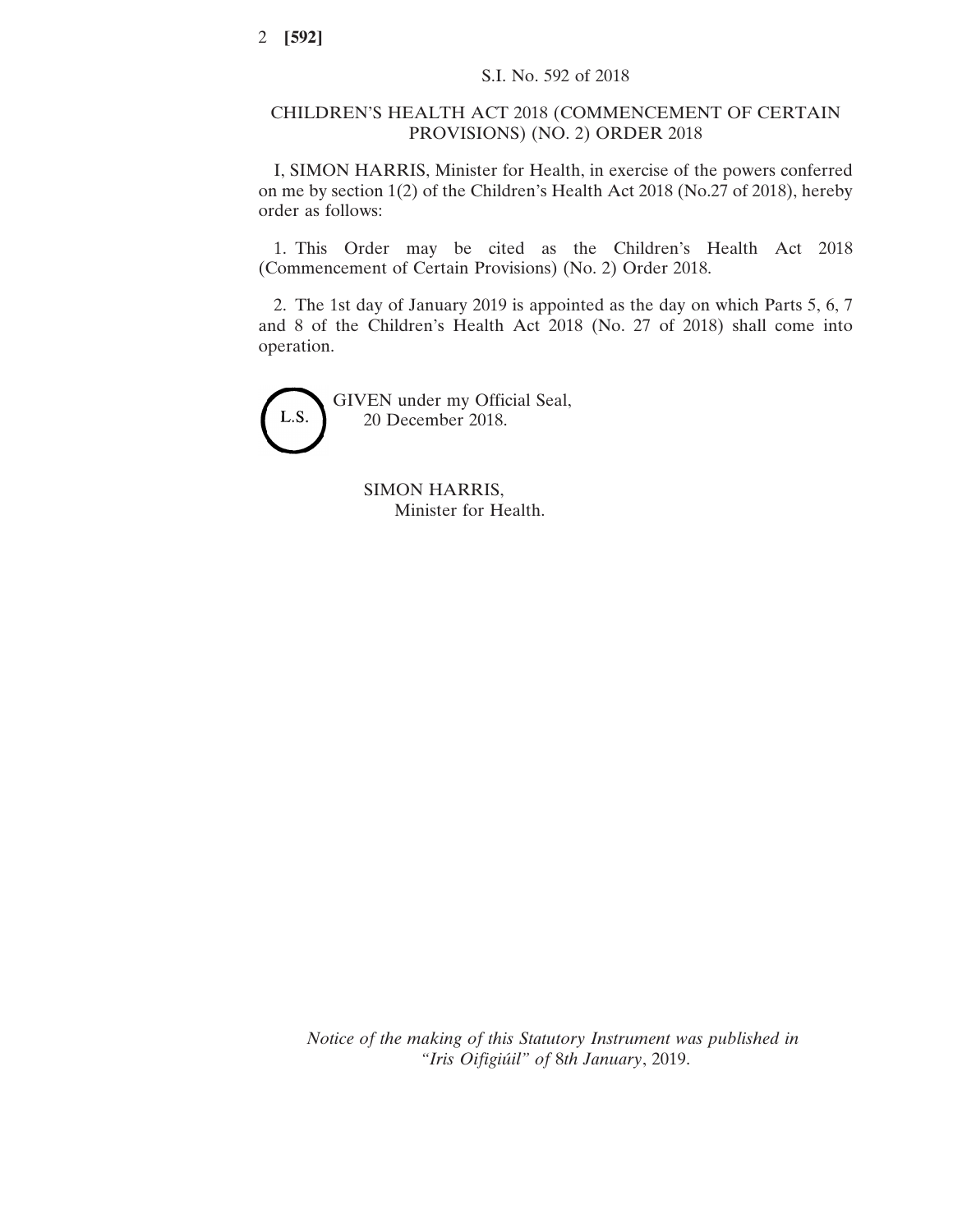## EXPLANATORY MEMORANDUM

*(This note is not part of these Rules and does not purport to be a legal interpretation.)*

The 1st day of January 2019 is appointed as the day on which Parts 5, 6, 7 and 8 of the Children's Health Act 2018 (No. 27 of 2018) shall come into operation.